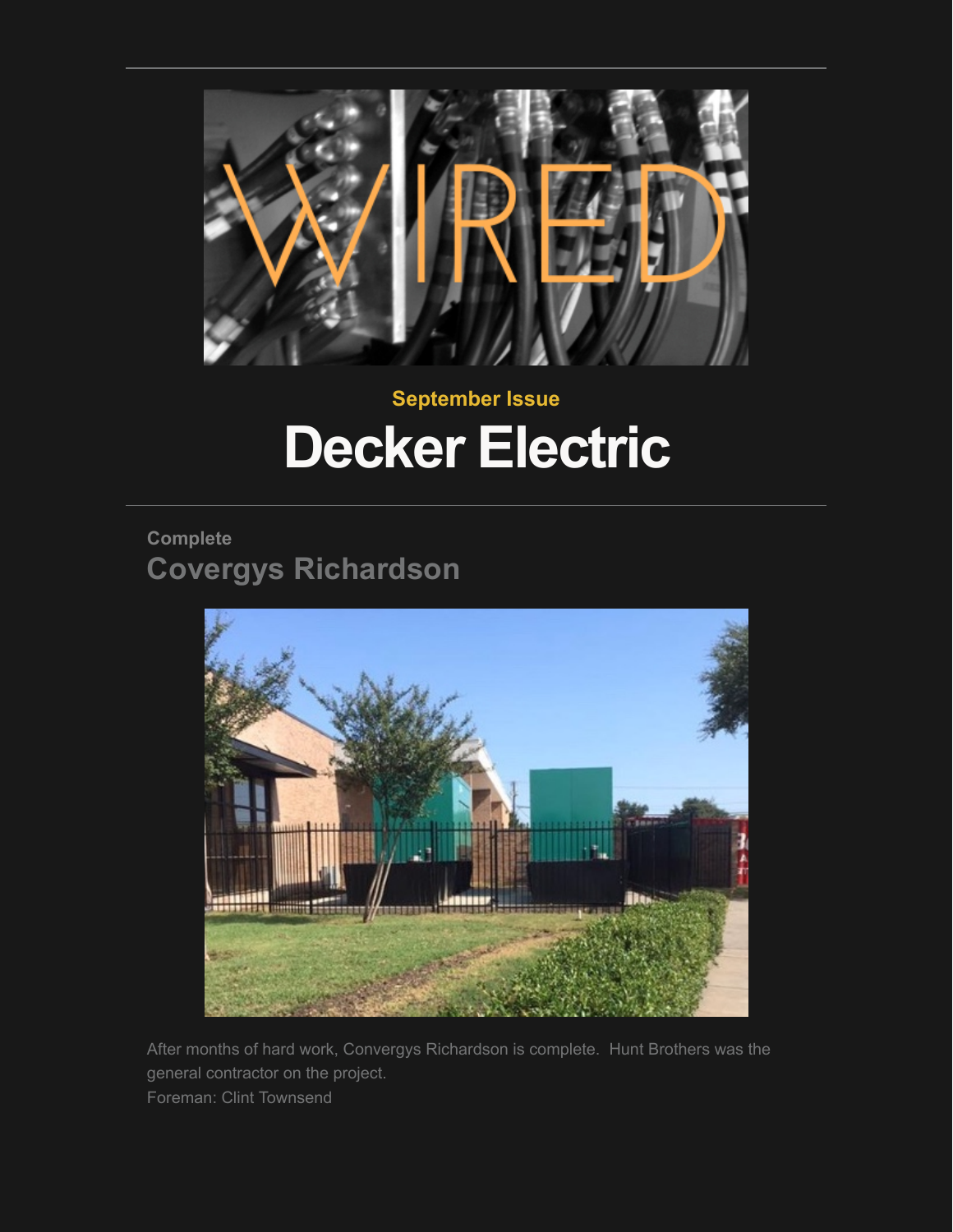

#### **Recently-Awarded Projects in the Third Quarter**

UPRR Englewood Yard-Houston, TX McConnell Air Force *Temp Controls* McConnell AFB *3-Bay Temperature Controls* Garnett *Heat Trace #2* ICM Albion *Turbine* Kansas Ethanol *Arc Flash Study* Converges-New Mexico *Telecom* Convergys-Pueblo *Gallagher Access Control* TransCanada-Citgo *IMLV Modifications* TransCanada *Connector Repairs* Tyson-Lexington, NE *Outlets, Overhead Doors, Fans*

# **Current Projects**

EKAE-Garnett, KS *Renewables* Miami County Detention Center- Paola, KS *New Detention Center* Foley Equipment *1550 Project* Ninnescah Rural Electric Cooperative *Office & Warehouse* Lyons *CO2 Plant* WSU *Campus Signs Phase II* White Energy-Plainview, TX  *Pre-Condenser Project* Tyson-Joslin, IL *Rendering Control Upgrade* KSU *Equine Center* COW *Re-Use Pump Station*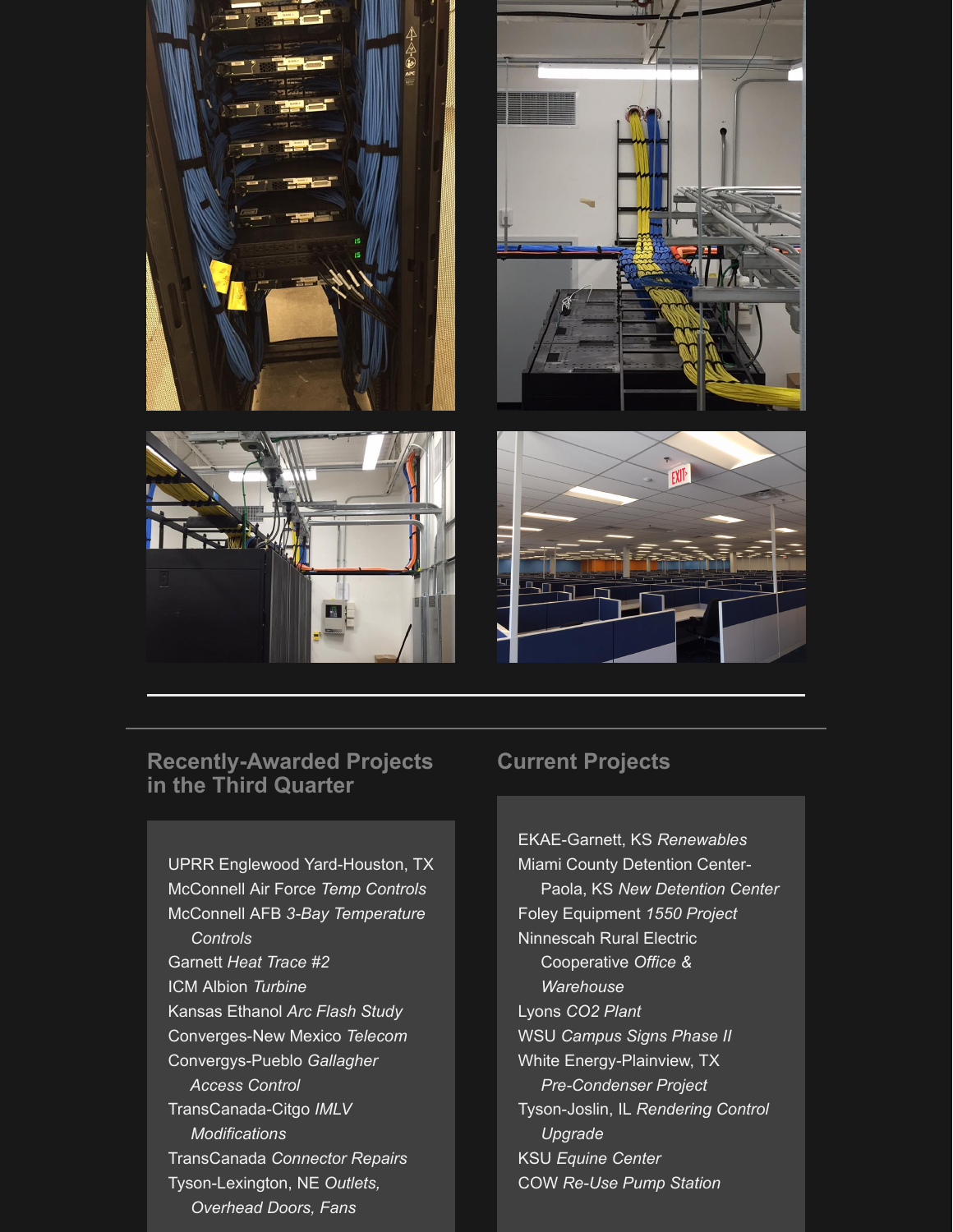Tyson-Holcomb *Lower Rendering* Bourbon County *Fort Scott Detention Center* EKAE *Arc Flash Study*

# **Projects Bidding**

Mid Continent Cabinetry *Multiple Projects* TransCanada-Multiple Locations  *Transformer Installs* TransCanada-Gruver, TX *ANR* TransCanada *WALHL MLV Automation* TransCanada-Liberty *02A IMLV Modifications* Market St Appartments RedGuard *Phase 3 Sites* TC *UPS Cabinets* Marathon *L51 Upgrades* Cessna-Pawnee *B42 Storage Re-work* Fairmont *FHR* White Energy-Russel, KS Ottawa *Access Control* Washburn *Daktronics* Triumph Structures *Equipment Install Round One* Triumph Structures *Equipment Install Round Two (Budget)* Fed Ex *De-Ice Electrical and Plumbing* Convergys-St. Louis *Telecom* Convergys-St. Louis *Hazelwood Site Refresh* Landoll *Arc Flash Phase II* Tyson-Amarillo *Floatation Tallow Blending* Tyson-Joslin *MCC Replacement* Tyson-Joslin *Waste Water Fiber Optic* Waste Management *Chemical Groundwater* Argon Waste Water Benton *Ground Water Treatment System*

NCCC *Dugout*

# **Monthly Projects**

Foley Equipment Service Department Work – City of **Wichita** UPRR Electrical Upgrades throughout the US *T&M Work, Master Agreement* UPRR Fuel Management Upgradesthroughout the US *T&M Work, Master Agreement* **GEVO**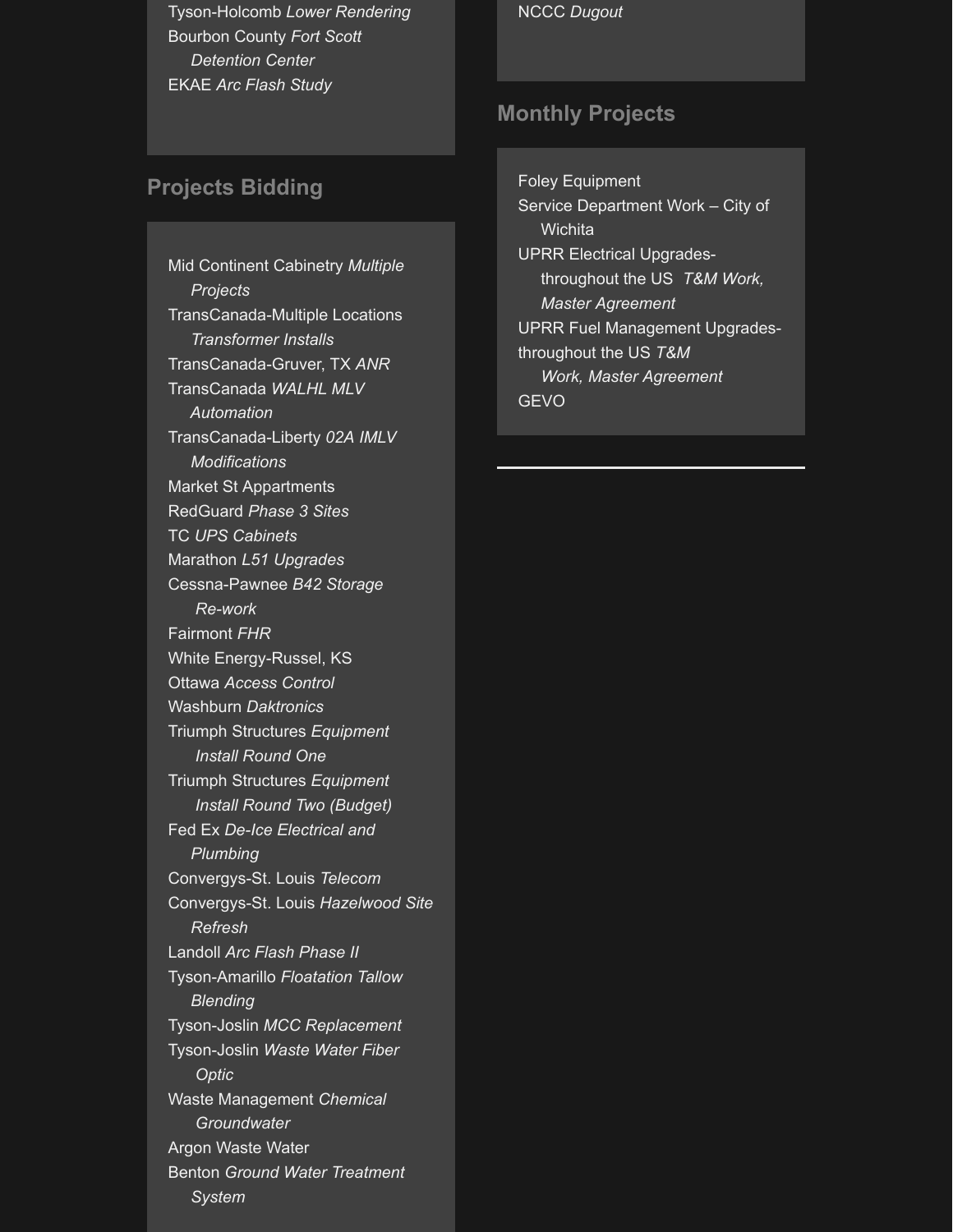### **Progress**

# **Foley Return-To-Rent Building**



Electrical rough-in began this month at the Foley Return to Rent building in Wichita.

# **Staff First Annual Putt-Putt Tournament**